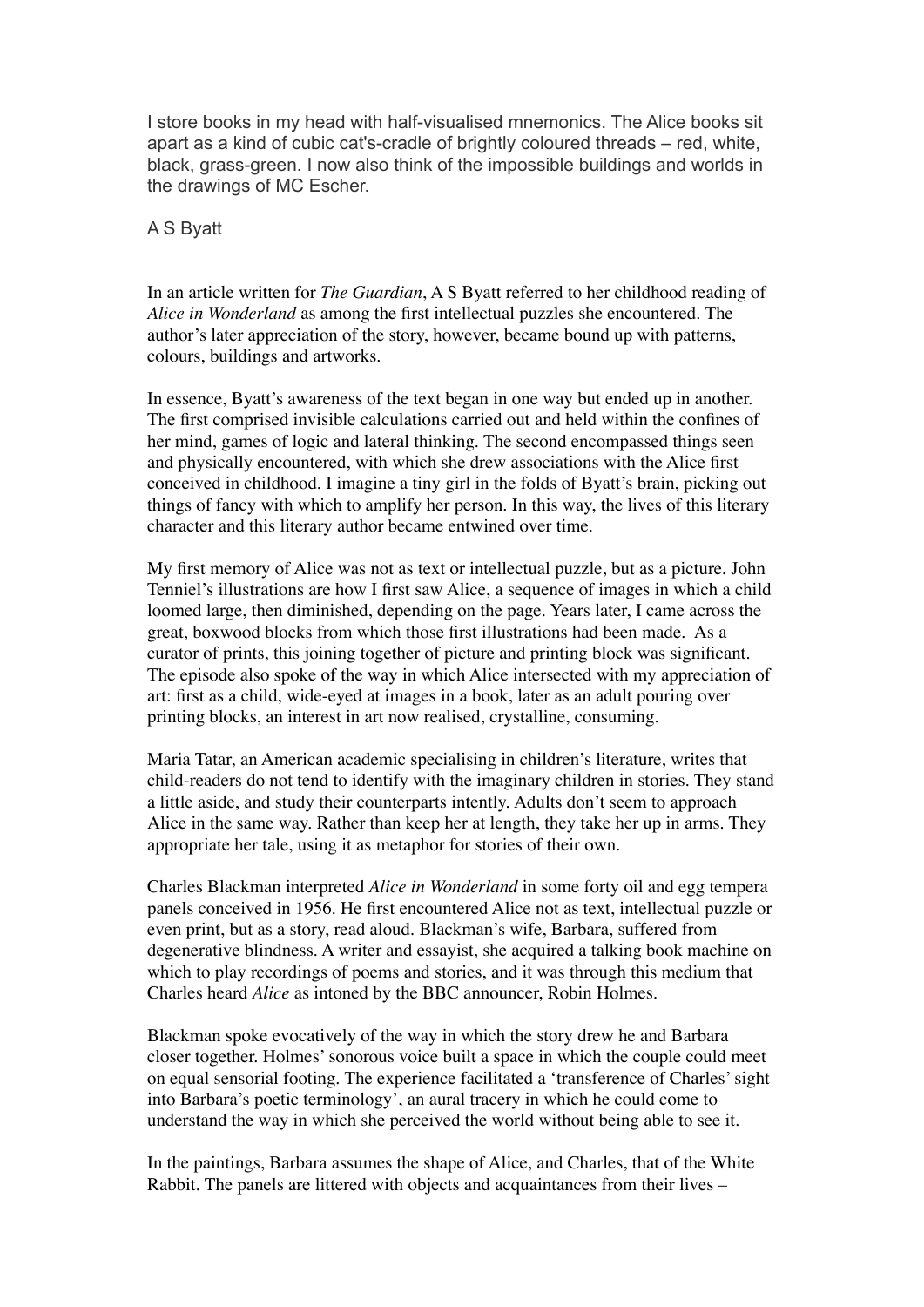teacups and plates from the restaurant in which Charles was cooking to supplement their income; friends Sidney Nolan and John and Sunday Reed also appear. A particularly beautiful work of birds and floating flowers comes to form the features of Alice – or Barbara (*Alice in Wonderland*, 1957). Her face dissolves as one tries to focus on the individual elements from which it is composed. This work is perhaps the fullest expression of Charles' understanding of his wife's blindness. It approximates the way in which the base colours and shadow forms of Barbara's partial vision might have momentarily appeared, then dissolved; memories of things seen in youth summoned clearly in her prose but lost later to the slipperiness and imprecision of weakening memory.

Charles Blackman's retelling of *Alice*, personally inflected, is one of many. A search of the National Library of Australia unearths reams of literary commentary and interpretation, but also colouring books and paper toys, plays, films and photographs, jazz scores, sheet music, ballet and operetta. The appearance of Alice across these manifold art forms suggests she not only appeals to our personal histories, but to the spectrum of our sensory capabilities. She has found footing in our ears and eyes; she animates limbs and reclines in hands. As I leaf through small piles of Alice-ephemera, I also become aware of her scent. One of closed books suddenly opened. Of ink, paper, and the faintly caustic scent of photographs.

Jan Švankmajer understood the reach of Alice's sensory influence. In his filmic adaptation of the story we are kept on tenterhooks, our perceptions toyed with and harangued (*Alice*, 1988). Nerve endings prickle, sharp noises clang and clatter. As the White Rabbit spoons sawdust to his mouth, I squint my eyes and crinkle my lips as if refusing it myself.

For a stop-animation film with characters made from throwaway objects, *Alice* arouses surprisingly visceral effect. But it is not only a visceral film, it is a violent one. Alice is attacked, pushed, scratched, pricked, hit and repeatedly thrown to the ground. Her treatment contradicts common feeling that children should be cosseted and lavished with affection. Švankmajer's film sits at odds with the idea of being a child, and of what that experience should entail.

British Pop-artist, Peter Blake, treats Alice quite differently(*Through the Lookingglass* series, 1970-1971). He composed her carefully, from layers and layers of watercolour paint. Glistening with jewel-like intensity, she is a luminous figure whose brown eyes flicker with unnerving realism. An avid collector of Victorian-era art, literature and illustration, Blake felt that *Alice*'s author, Lewis Carroll, possessed an 'almost peculiar… gift for entering into and understanding the emotional and imaginative world of a child'. Blake's hyper-real paintings pay homage to the observational powers of the Victorian artists he so admired. It was their 'obsession with detail' and want to tell stories 'entire and complete' that made the Victorians successful – as scientists detailing the origin of the species, and as artists recording the inner-life of the child.

But Alice wriggles restlessly and Blake's paintings sit uncomfortably in my mind. Can Carroll's understanding of childhood be put down to scrutiny alone? After all, his was a deeply imaginative generation. They dreamt up ice cream and crystal palaces. Sped up time with the making of trains and stopped it, fixing images in light, and printing them on paper.